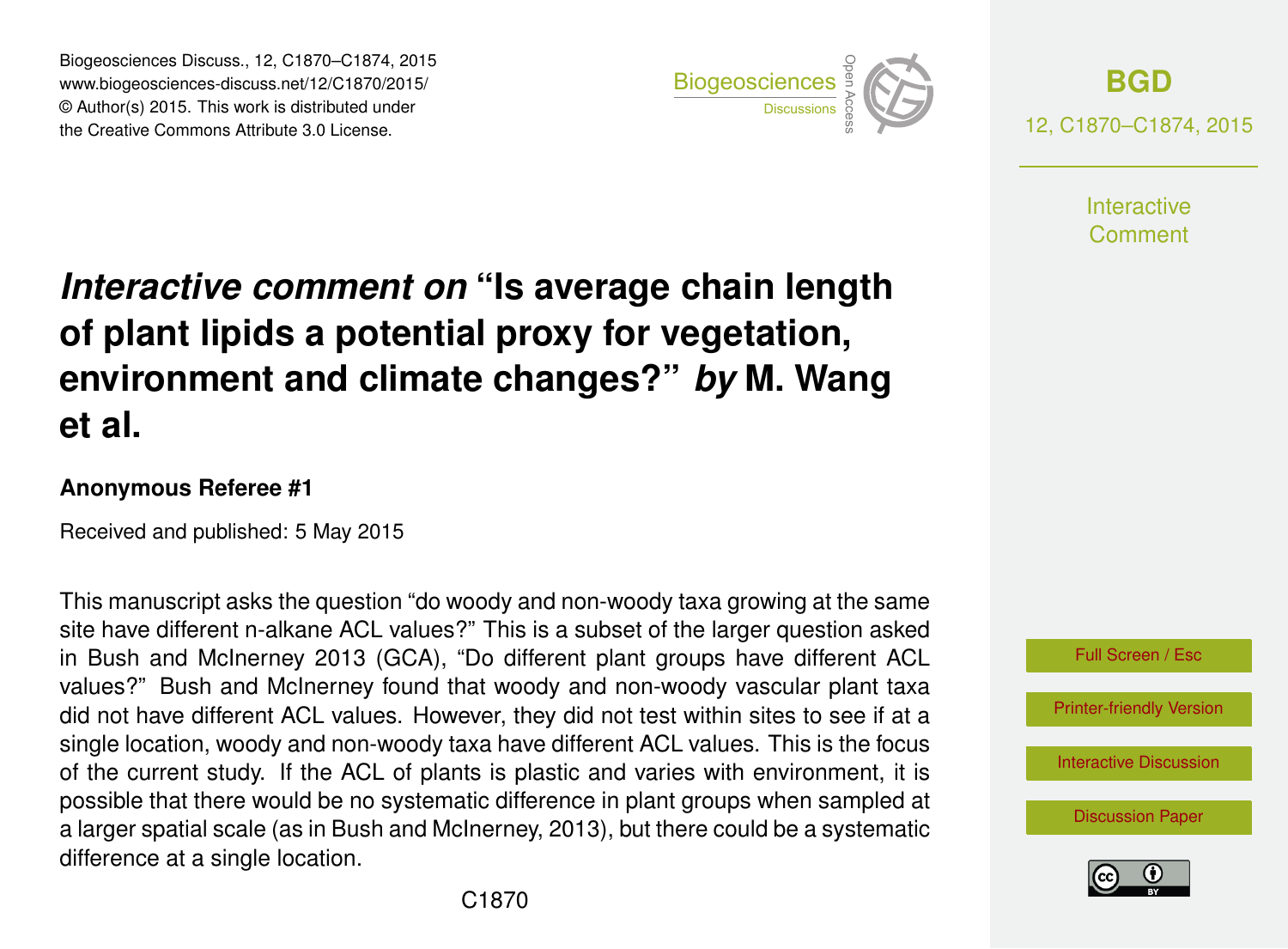This study measures n-alkane or n-alkanoic acid ACL in woody and non-woody plants at two sites (Northeastern USA and Tibet) and draws from the literature from an additional 24 sites. The vast majority (73%) of the within-site comparisons did not record any difference between woody and non-woody taxa. This result suggests that there were not differences that were masked in the study of Bush and McInerney in which samples were examined both at a global and regional scale, but not at a local scale. Instead, it supports the conclusion of Bush and McInerney (2013) that "The variation in chain-length abundances within most groups is large, even when accounting for factors such as region and photosynthetic pathway. This makes it inadvisable to use n-alkane chain-length abundances as chemotaxonomic indicators for broad plant functional groups. . ..."

The authors of this study fail to place their results in the context of the previous study by Bush and McInerney (2013). I think this paper would be more interesting if they highlighted the potential importance of looking within a site and then directly compared their within-site results to those of the regional and global sampling by Bush and McInerney (2013). Bush and McInerney 2013 is cited once in the introduction, where it is largely mis-represented (see comment for 5479 Line 10), and once in the methods because this manuscript draws the majority of literature data from the on-line supplement of Bush and McInerney. Unfortunately, Bush and McInerney (2013) is not referenced in the discussion, when in fact this previous paper tackled the same questions and problems, with much of the same data, at a different spatial resolution. The results and interpretation provided in Bush and McInerney (2013) should be referenced here and the new site-specific analysis placed in the context of this previous work.

This paper also does not articulate well why this is a new finding, given the results of Bush and McInerney (2013). Its novelty comes from the within site comparisons, and the potential for them to reveal differences that were not evident in the global and regional analysis of Bush and McInerney. The authors should explain clearly why this is important and interesting and why they might expect to get a different result from

## **[BGD](http://www.biogeosciences-discuss.net)**

12, C1870–C1874, 2015

Interactive Comment

Full Screen / Esc

[Printer-friendly Version](http://www.biogeosciences-discuss.net/12/C1870/2015/bgd-12-C1870-2015-print.pdf)

[Interactive Discussion](http://www.biogeosciences-discuss.net/12/5477/2015/bgd-12-5477-2015-discussion.html)

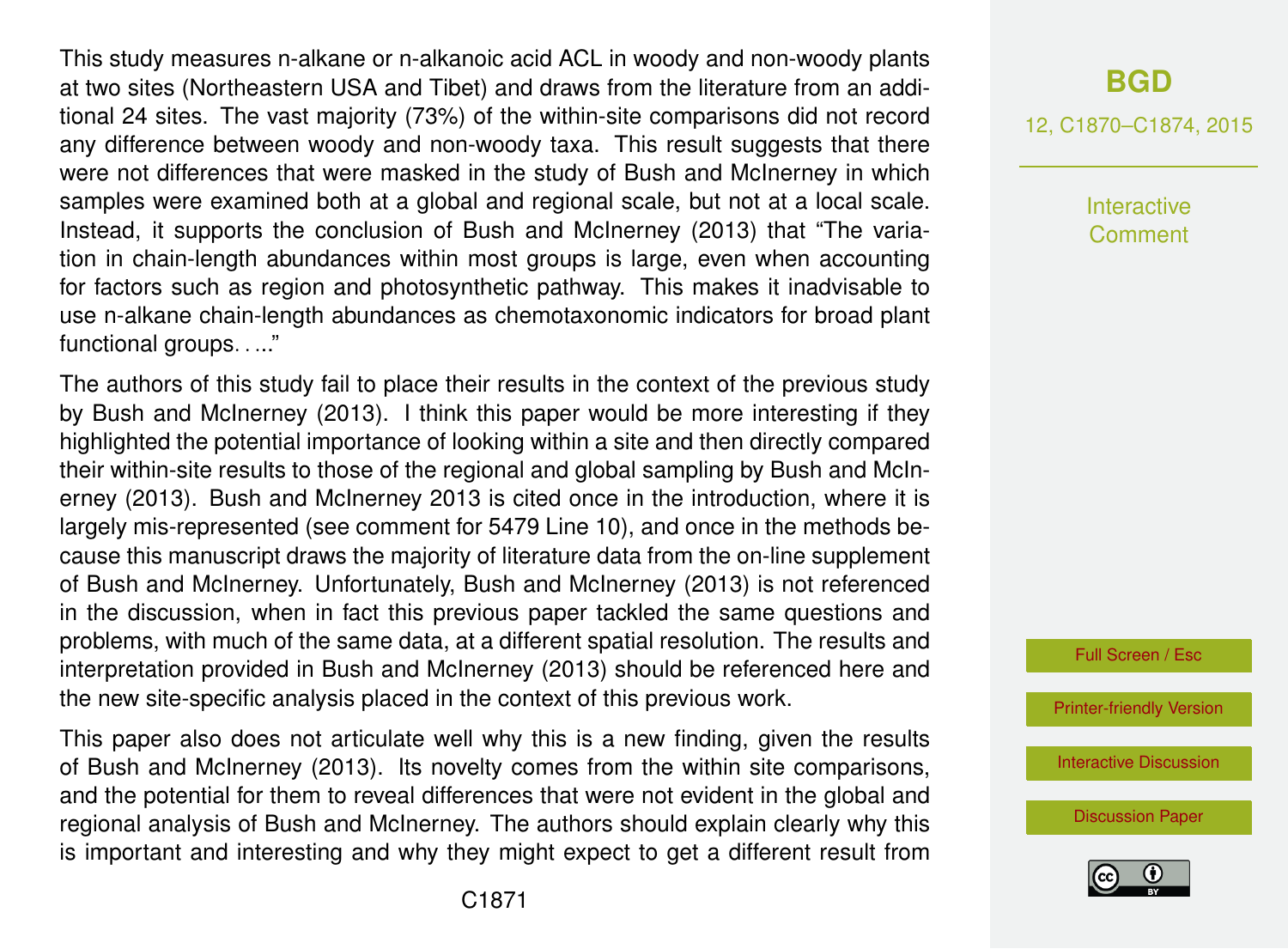what was found in Bush and McInerney.

The question posed in the title "Is average chain length of plant lipids a potential proxy for vegetation, environment and climate changes?" is not actually addressed in this paper. The paper addresses only whether plant lipids serve as a proxy for woody vs non-woody vegetation. It is misleading to suggest that it also addresses climate and environment in its analysis.

Multiple other citations are incorrect or incomplete. If previous work were properly acknowledged, and a persuasive case were made for the importance of site-specific analysis such as performed here, this paper would make an interesting contribution. As it stands, it is not publishable due to its failure to properly recognize previous work and its failure to highlight what is new about this analysis.

#### Specific comments

5478, Line 25- Cranwell 1973 is not an appropriate reference here. This paper looked only at sediments and peats, not plants, and considered peatlants vs forest not grasslands. This paper is frequently incorrectly cited in the literature (as pointed out in Bush and McInerney 2013). 5479, line 6- Cranwell 1973 is once again an incorrect citation. They were not examining woody vs non-woody plants. They examined sediments, not plants. 5479 Line 10- Bush and McInerney 2013 is presented as if it only considered graminoids and woody plants but in fact it also considered forbs, mosses, ferns, succulents and aquatics. In addition, it examined woody gymnosperms and angiosperms separately. The woody and non-woody taxa have overlapping ranges, which is fundamental to the question being asked here. This should be more clearly summarized. See figure 2A from Bush and McInerney 2013. 5479 Line 12- This part of the introduction could be better argued that, although Bush and McInerney (2013) compared groups globally and within regions (Temperate zone and Africa – Figure 5 and 6)), they did not compare woody and herbaceous taxa within sites. The question you address with this paper should be, "do the global (figure 2, Bush and McInerney 2013) and 12, C1870–C1874, 2015

**Interactive** Comment

Full Screen / Esc

[Printer-friendly Version](http://www.biogeosciences-discuss.net/12/C1870/2015/bgd-12-C1870-2015-print.pdf)

[Interactive Discussion](http://www.biogeosciences-discuss.net/12/5477/2015/bgd-12-5477-2015-discussion.html)

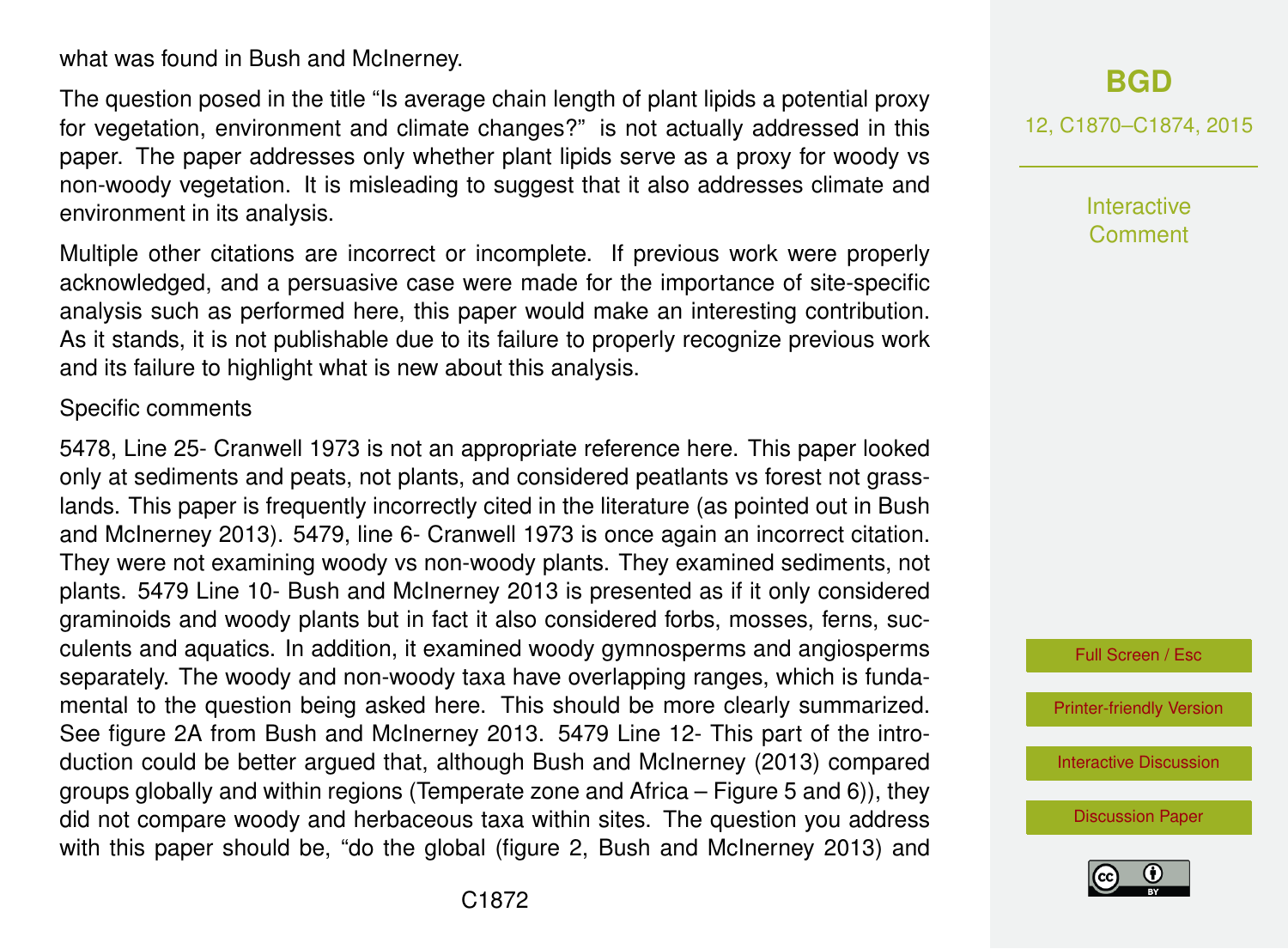regional (Figure 5 and 6, Bush and McInerney 2013) patterns of overlapping ranges in n-alkane distributions hold true when examined at individual sites?" This is what is the new question and should be highlighted here. Section 3.1 and table 2. Why are n-alkanoic acids reported here rather than n-alkanes? I thougth that Hou et al. 2007 measured both n-alkanes and n-alkanoic acids. The new data presented for Lake Ranwu is for n-alkanes and the literature data is all for n-alkanes. Why bring in n-alkanoic acids for one site? Page 5484 Line 1- Why is it surprising that there is no significant difference between woody and non-woody taxa at a single site? This is what has been observed at a global and regional scale already by Bush and McInerney 2013. Given the available information, this is the expectation, not the surprise. Page 5484 Line 14- Cite Bush and McInerney 2013 here. This is what they showed previously. Page 5484 Line 15- Cite Bush and McInerney 2013 here. This is what they concluded previously. Page 5484 26- page 5485- Why would you expect the two botanic gardens to behave the same? They are most likely growing different plants. So it could be that the plants that differ. Not the watering regime. Page 5485- Section 4.2- There is insufficient and incorrect citation of previous literature that consider the possible climatic effects on ACL. At a minimum, this section should discuss and reference Bush and McInerney 2015 (Organic Geochemistry) Tipple and Pagani, 2013 (GCA) and the discussion in Bush and McInerney 2013 (GCA). Castañeda et al (2009) is an incorrect reference here because this paper looked primarily at algal lipids in lake sediments and did not measure plant waxes in warm and cool regions as implied by the citation. Page 5486, Line 10-13, This section should cite the work of Bush and McInerney 2013 that found no difference in ACL between sun and shade leave and leaves in different stages of senescence.

Technical Comments Table 2, sample 48 should have a capital C for Carya Table 3, please spell out or provide footnote of climate terms. Figures 2, and 4: Terminology in inconsistent and unclear. Figure 4 uses Herb and Woody while figure 2 uses herb, shrub, tree, fern, vine and grass. In text, non-woody is used synonymously with herbaceous which is used synonymously with herb. In addition, herb can refer to a subset

### **[BGD](http://www.biogeosciences-discuss.net)**

12, C1870–C1874, 2015

**Interactive Comment** 

Full Screen / Esc

[Printer-friendly Version](http://www.biogeosciences-discuss.net/12/C1870/2015/bgd-12-C1870-2015-print.pdf)

[Interactive Discussion](http://www.biogeosciences-discuss.net/12/5477/2015/bgd-12-5477-2015-discussion.html)